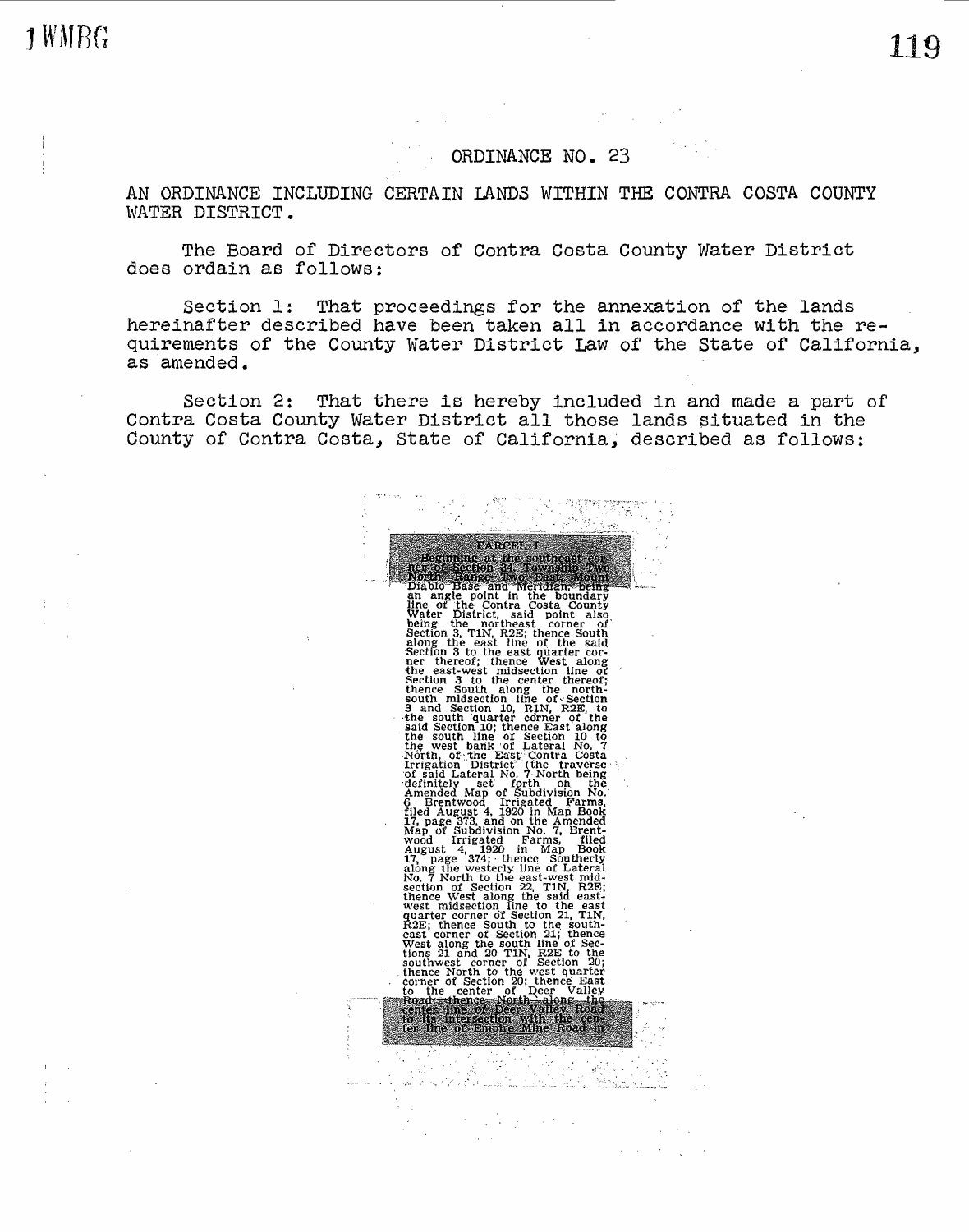the north half of Scotion<br>R2E: thence Westerly a<br>center line of Empire Mi<br>io the center of Scotion R of Section 18; thence West along the south line of<br>Section 18 to the southwest corner<br>thereof; thence North along west<br>line of Sections 18, 7 and 6, TIN,<br>R2E to the northwest corner of<br>the said Section 6, being the southeast corner of Section 36, T2N, R1E; thence West along the routh line of Section 36 to the<br>south quarter corner thereof:<br>thence North along the north-<br>shence North along the north-<br>south midsection line of Section<br>36 to the center thereof, being an<br>angle point in the boundary line

## PARCEL II

ζ

. Portion of the Southeast quar-<br>ter of Section 27 and all of the Northeast quarter of Section 34, Township Two North, Range One<br>East, Mount Diablo Base and<br>Meridian, described as follows:<br>Deginning on the southern line<br>of the Contra Costa Canal at its<br>of the Contra Costa Canal at its<br>in of Section 27, T2N RIE; theme of Section 27, T2N RIE; theme tends to sect lines of Sections 27 and 34 to the east quarrier term of Section 34; then<br>the center of Section 34; then<br>the event point of Section 34; there there

## PARCEL III

Portion of Lot 4, as designated<br>on the map entitled "Map of

Graceland Walnut Home Sites,<br>Contra Costa County, California',<br>which map was filed in the of-<br>fice of the Recorder of the Coun-<br>ty of Contra Costa, State of Cali-<br>formia, on January 11, 1929, in<br>Wolume 21 of Maps, at page